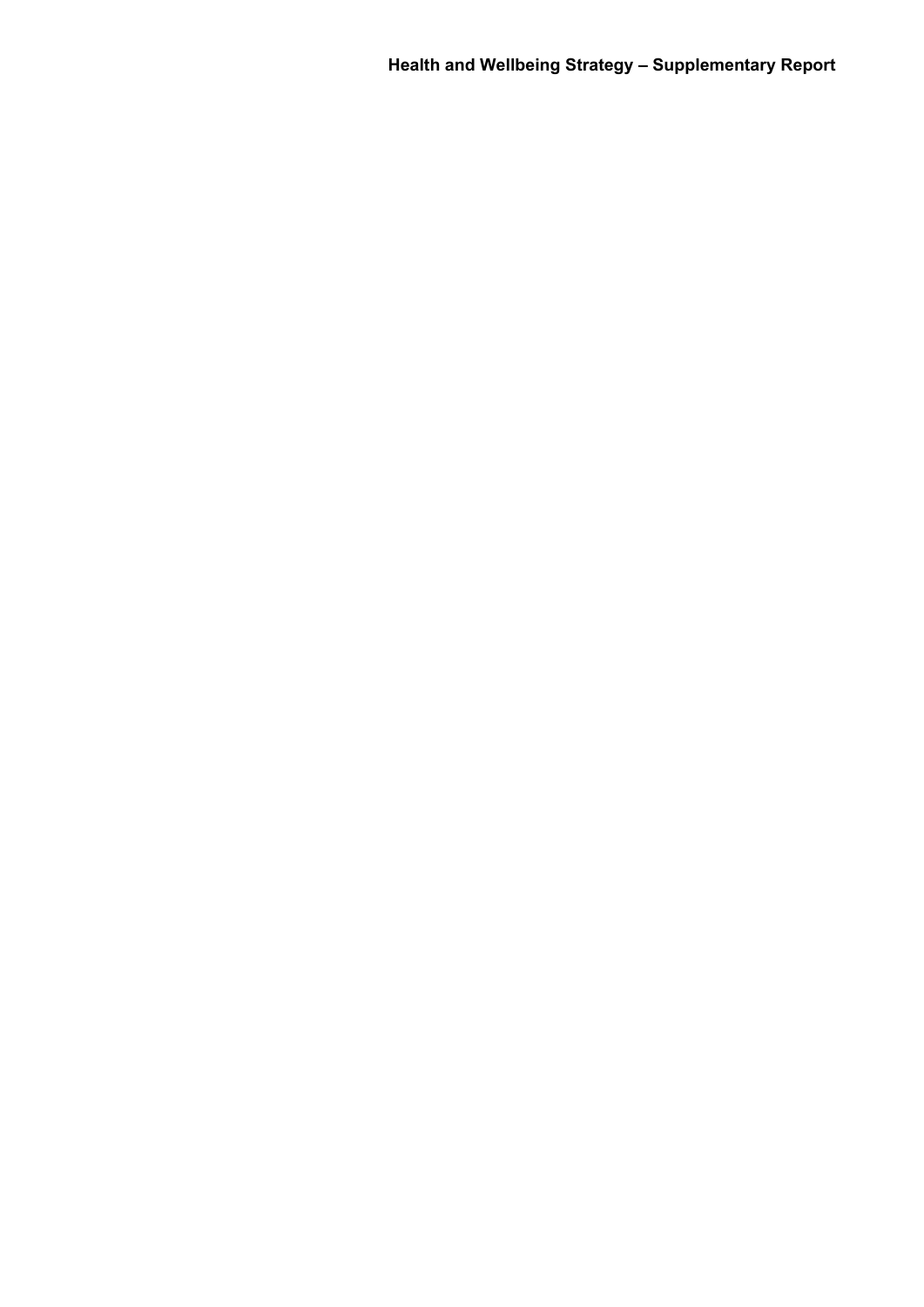Appendix 1

# **Extract from the Draft Minutes of the Overview and Scrutiny Committee**

# **6. HEALTH AND WELLBEING STRATEGY OSC21-015.**

(NOTE: In accordance with the Members' Code of Conduct, Councillor S Hussain declared a nonpecuniary interest in the following item – Item 6 – Health and Wellbeing – arising from his role as a Governor of the NW Surrey Short Stay School, an establishment referred to in the discussion by Councillor Leach. The interest was such that speaking and voting were permissible.)

The Group welcomed to the meeting Julie Mémé, the Health and Wellbeing Manager, and Councillor Debbie Harlow, Portfolio Holder for Health and Wellbeing. Julie set out the process followed in developing the Strategy, the consultations undertaken, how the priorities had been identified and how, going forward, the impact would be measured and the achievements tracked. It was emphasised that the ten year Strategy was a living document and would evolve over time.

The report put the role of Woking Borough Council in context, within the much wider support environment for health and wellbeing, and the extensive partnership working with agencies and charities across the County, including hospitals, GPs, and the County Council. By analysing the data gained through extensive consultation and feedback from partner organisations, the Council had identified five priority areas where the Authority could achieve the biggest impacts. The five priority areas were mental health, isolation and loneliness, obesity, independent living, and the wellbeing of carers. Councillor Harlow spoke in support of the Strategy, noting the extensive work undertaken by Officers to ensure the Strategy supported local communities in addressing the most pressing areas of health and wellbeing.

The Committee welcomed the report and the proposed action plan. The action plan would develop over time, and would pick up on the points raised by the Members of the Committee. It was noted that some of the forthcoming target dates for actions could need to be updated in response to the impact of lockdown restrictions.

The importance of communicating the services available through the Council to all residents was emphasised, noting that some communities were hard to reach and difficult to engage with, particularly on those matters of health which still had a stigma attached to them. To this end, the Council was exploring all possible avenues of engagement, including hosting an annual Dementia Awareness Week, engaging with the homeless, working with partner organisations, arranging courses and working on specific areas of concern such as hoarding, domestic abuse and suicide. The Committee was advised that ongoing public consultation and involvement would be arranged as the Strategy evolved, noting that Covid had limited the amount of pubic consultation in the drafting of the strategy.

The Members discussed the important role of the two Council Support Officers placed at St Peter's Hospital. The Officers reported to the hospital each day and attended ward rounds and consultants' briefings, working with the patients returning home to ensure they received all the personal support necessary to enable them to live independently.

The role of Councillors in promoting the services available was discussed and Julie undertook to arrange a briefing for all Members to explain the services available and the ways in which referrals could be made. The Committee Members emphasised the importance of the educational aspects to tackling issues such as obesity, being able to provide information in an understandable way in a variety of different mediums.

The particular impact on young people and their mental health was discussed and Councillor Leach suggested that Officers could explore close working with groups such as Outline and the NW Surrey Short Stay School. Councillor Leach further suggested the possibility of working with the Youth Council to explore options to support young people struggling with their mental health. Julie